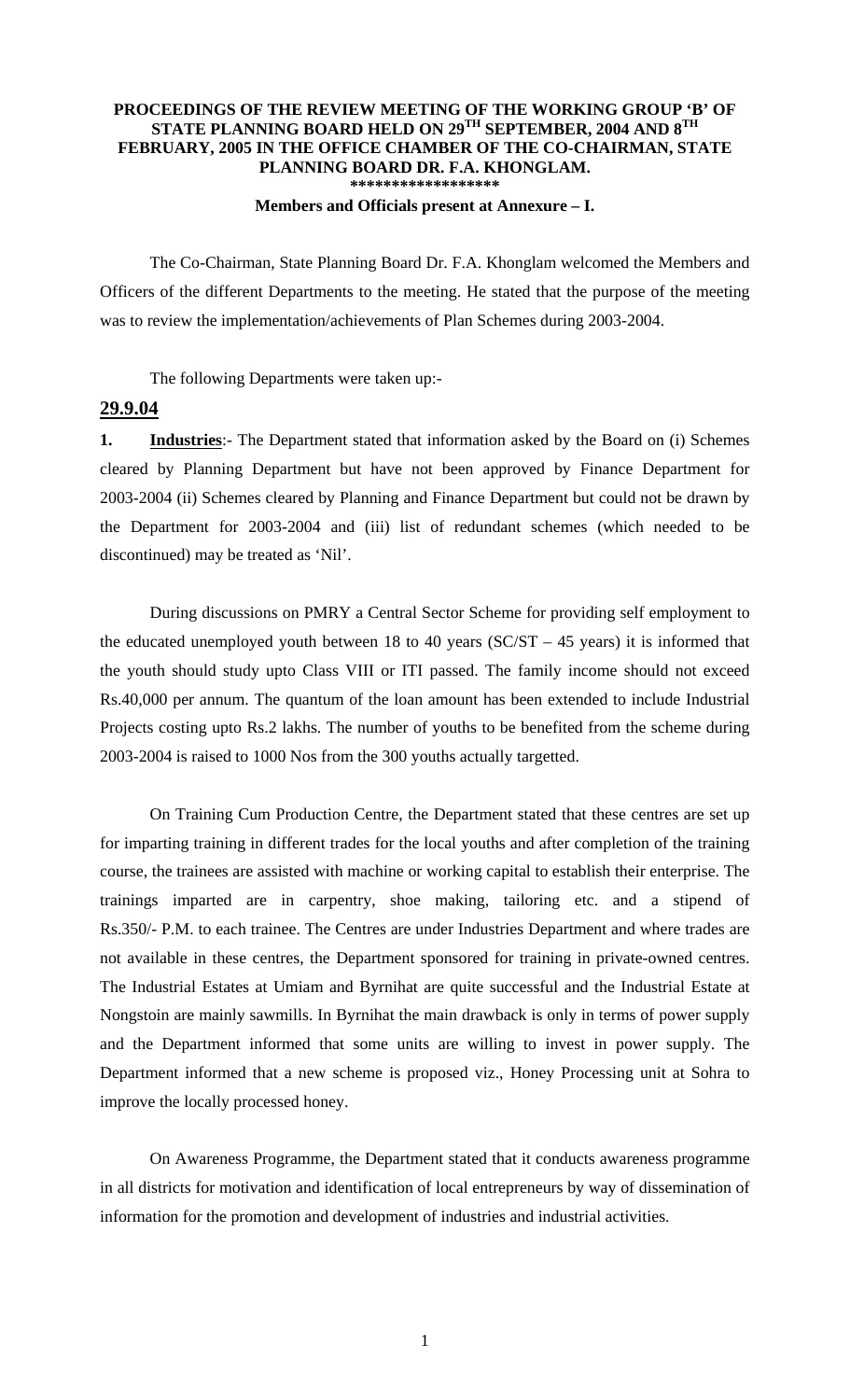The Working Group noted that out of Rs.100 crores which is the  $10<sup>th</sup>$  Plan projected outlay, the Department had expended about Rs.28 crores only during the first 2 years of the  $10<sup>th</sup>$ Plan and enquired whether the Department can achieve the target of the  $10<sup>th</sup>$  Plan for the remaining 3 years. The Department stated that the projected outlay of the  $10<sup>th</sup>$  Plan is only tentative and finally, the actual outlay depends on what Planning Commission and State Planning Department allotted to the Department each year.

 To a query by the Working Group on any scope to revive the defunct Meghalaya Watches the Department explained that the Meghalaya Watches is actually started on the line that the HMT company send the parts to Meghalaya Watches, assembling is done by the latter and send back to HMT for disposal. Hence there appear to be no scope to revive the Corporation. The Department informed that some employees have agreed to the Voluntary Retirement Scheme.

 During discussion on the performance of Mawmluh Cherra Cements Limited Factory, the Working Group advised the Department to take immediate step for modernization of the machineries etc.

**2. Mining & Geology** :- The Department informed that its main functions are geological exploration of mineral deposits of the state, administration of mines and collection of revenue in the form of Royalty and Mineral Cess. It also carries out exploration of ground water resources and geotechnical studies on request from state government Departments. In addition to the above, it is helping the Meghalaya Mineral Development Corporation on mineral development activities.

 On uranium mining as queried by the Working Group, the Department stated that the decision will be taken only at the level of the Cabinet. It also stated that no work is being taken up at present. However, it is informed that preliminary exploration may be carried out by Atomic Energy Department of Government of India and also informed that for uranium mining, no private parties can take up the work.

 During discussion, on Quartz and Granite exploration the Working Group desired a report from the Department on Granite found in the state in terms of area and quality and if there is scope for taking it up commercially. As far as drilling of ground water is concerned, the Department stated that it takes up for establishment of Government Offices.

 To a query on Mawsmai Coal Depot the Department informed that it has not function for the last 5/6 years. At present it is being leased to private parties for amusement purposes fetching an annual rent of Rs.20 lakhs to the Department and the salaries of the establishment of MMDC can partly be met from this amount.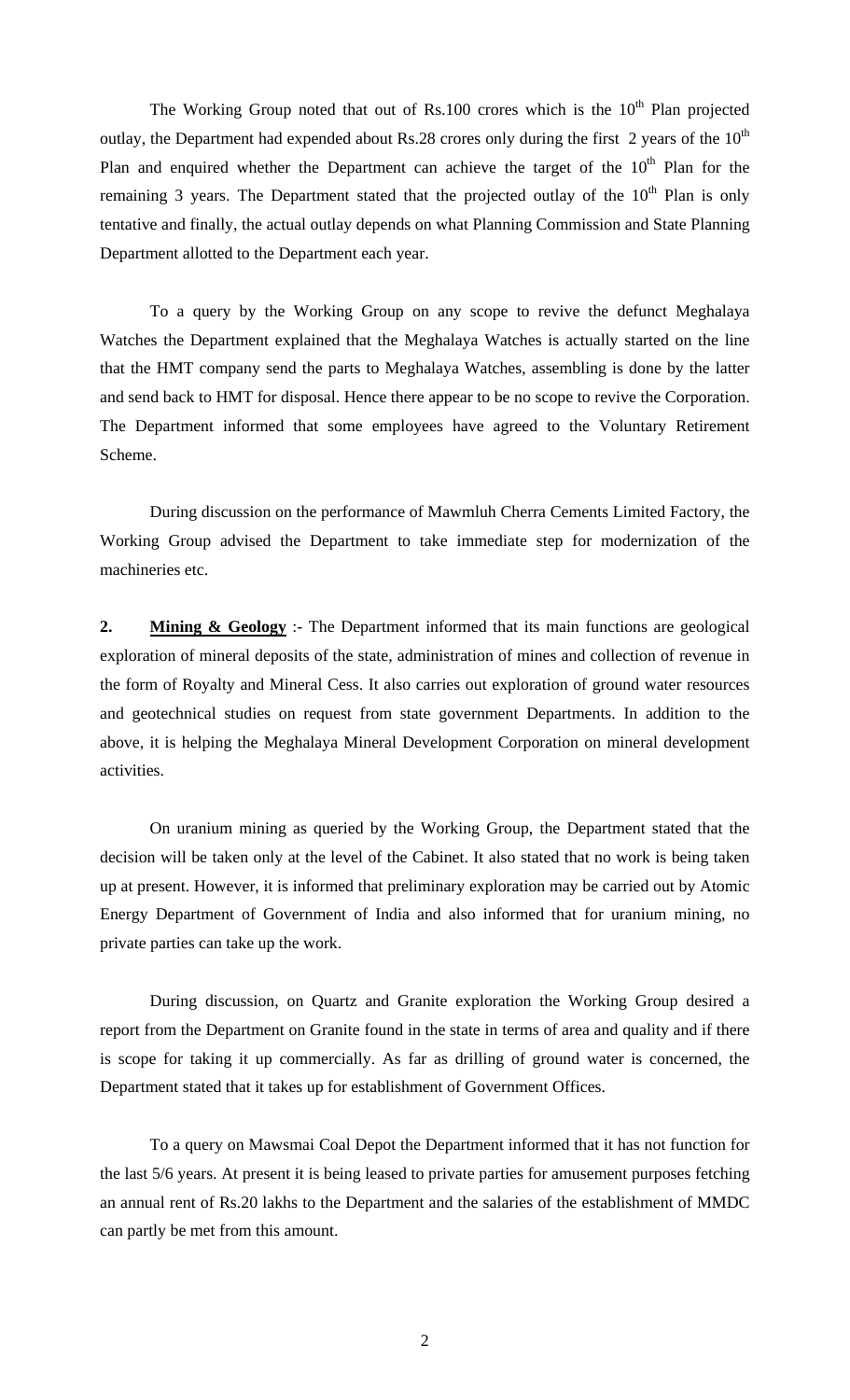The Working Group encouraged the Department on geological exploration of mineral deposits in the state.

**3. Sericulture & Weaving**:- The Department informed that the Original Plan Outlay of Rs.300 lakhs during 2003-2004 was later reduced to Rs.260 lakhs. The amount of Rs.191.68 lakhs expended during the year was actually out of Rs.210 lakhs and the remaining amount cannot be spent due to non-filling up of vacant posts.

 During discussion on the schemes of the Department, it was learnt that the rate of conversion from Cocoon to Yarn (Raw Silk) is very poor and the quality of Cocoon also need to be improved as the ratio in the state is very low compared to other states in the country. The Department also stated that it needs a centre for research works citing an example that Karnataka has a centre for their own research purpose while Meghalaya depends on the Central Silk Board Regional Office at Guwahati.

 The Department stated that 70% of the cocoons produced goes outside the State. On setting up of a conversion unit, proposed by the Department the Working Group was of the opinion that the Department may take up with Self Help Groups and reeling machines may be provided at subsidised rates. The Department has proposed a scheme of reeling unit for the unemployed youth but have not been sanctioned. The Working Group recommended the same and asked the Department to resubmit the scheme.

 The Working Group suggested that the plantation area needs to be expanded. The Department briefed on the important scheme during 2003-2004 viz., Integrated Muga Silk Development Programme, Integrated Eri Silk Development Programme, Integrated Mulberry Silk Development Programme, Sericulture Pre-service Training and Study Tour and Cocoon Marketing Support system.

## **8.2.05**

**1. Tourism** :- The Working Group noted that the Department's expenditure on development and upgradation of existing and new Tourist Spots is quite less during the last 2 years and raised the question as to whether the Department will be able to spend the entire amount allocated duirng the  $10<sup>th</sup>$  Plan of Rs. 200 lacs. The Department informed that there are two reasons for not being able to spend the money accordingly.

- (i) The absence of a technical wing and the Department's dependence on PWD which lead to delay in submitting the schemes to Government in time.
- (ii) The faulty way of preparing schemes by the PWD which lead to most of the schemes being rejected at the Government's level.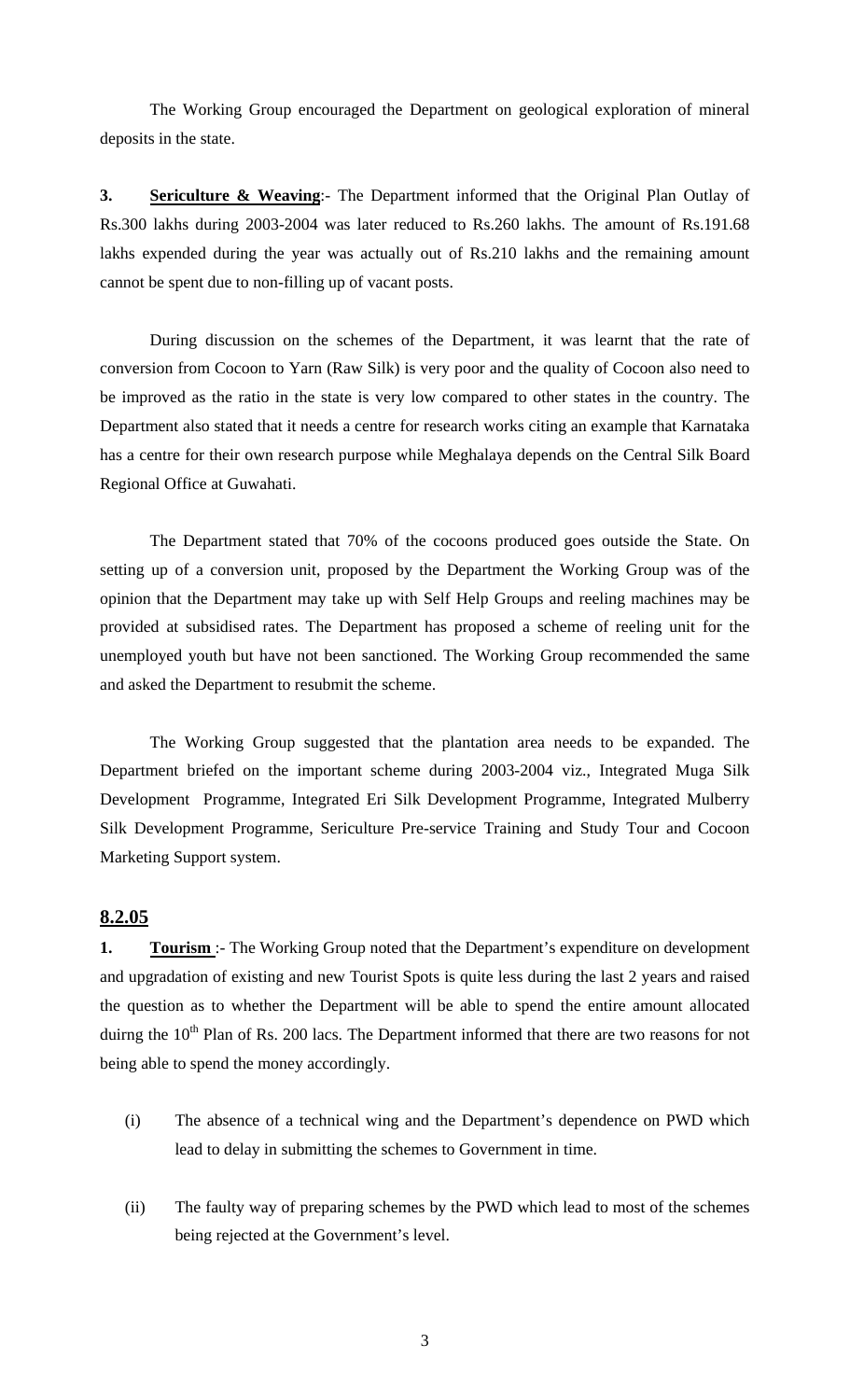The Department however informed that this year setting up of a technical wing of the Department have been approved by both Finance and Planning Departments and ensured of a better performance by the Department. On identification of new tourist spots the Department informed that several new tourist spots have been identified. On the Lake Resort at Umiam, the Department informed that fund for beautifying the lake comes from the Central Government and for this year about Rs.5 cores have been sanctioned. Regarding the promotion of adventure tourism/trekking/ tented accommodation and purchase of equipments, Rs.285.00 lacs have been allocated in the  $10<sup>th</sup>$  Plan but so far the Department have not spend anything. On this observation the Department agrees that not much attention has been given to this area and ensured that the Department will take note of this.

The Working Group also enquired on the outlay for the development of Cherrapunjee as a No.1 tourist spot but which do not appear to figure in the Tenth Plan outlay or during 2003-2004 and on less expenditure under Direction and Administration. The Department assured that clarification on these will be submitted to the Board after verification.

On Publicity, Tourist Fairs and Festival it is informed that this year the Department has so far participated in two fairs in Mumbai and in Berlin from  $11<sup>th</sup>$  to  $15<sup>th</sup>$  March, 2005. Preparation for this have started and it is also proposed that selected hoteliers will form part of the team with a view to improve the all round development of tourism in the state. Rs.15 lakhs is being invested in this. A documentary film on tourism in the state has been released recently and another one is due for release in a week's time. The publicity works of the Department is tied up mostly outside the state and also internationally through Print and Electronic Media, Documentary films and participation in major fairs and exhibitions. A road show organized in Delhi was attended by 300 hoteliers, tour operators etc. The Department also participated in the Pata fair in Bangkok.

The Foodcraft and Hotel Management Institutes belong to the Central Government. A permanent site for these institutes have been identified at Mawdiangdiang. There are about 75 students studying in these institutes in the  $1<sup>st</sup>$ ,  $2<sup>nd</sup>$  and  $3<sup>rd</sup>$  year and most of the students have received placements outside the state.

Enquiring on the latest position of the Crowborough Hotel it is informed that now it isfree from all litigations. An Empowered Committee with the Chief Minister as the Chairman, is working out to utilize the building.

In conclusion the Working Group advised the Department to expedite implementation of its scheme for development Tourism in the State.

**2. Urban Affairs** :- Briefing on the New Shillong/Satellite Township. The Department informed that so far 250 acres of land have been acquired and another 250 acres is yet to be acquired. Out of the Plan Budget of Rs.23.03 crores, Rs.17 crores have been earmarked for